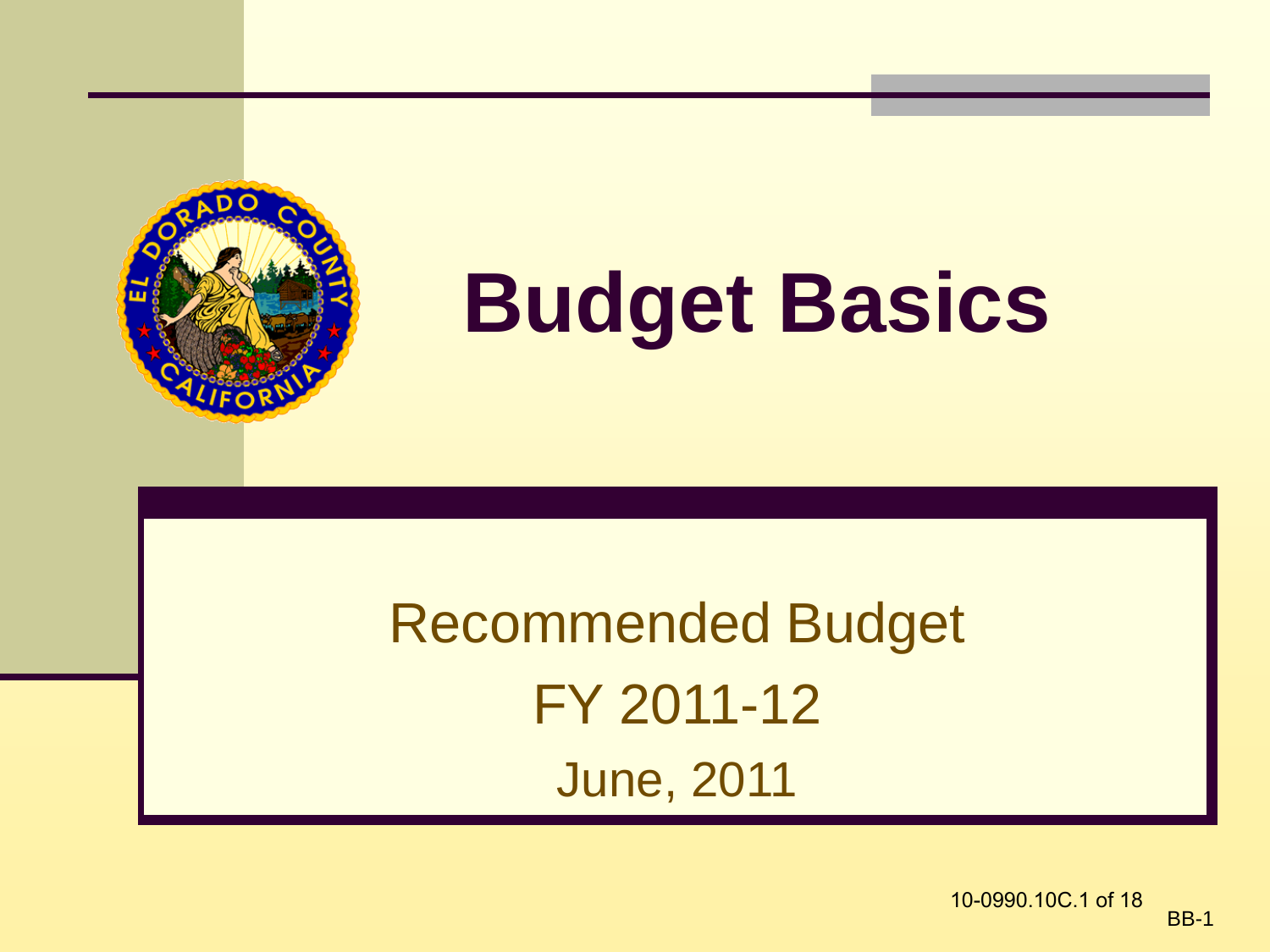#### **What is the Recommended Budget?**

- A forecast of all planned revenue and expenses
- **Provides a model for how the county might** perform financially given certain assumptions about the future
- **Enables the actual financial performance of** the county to be measured against the forecast
- A budget should balance:
	- Total revenue equals total appropriations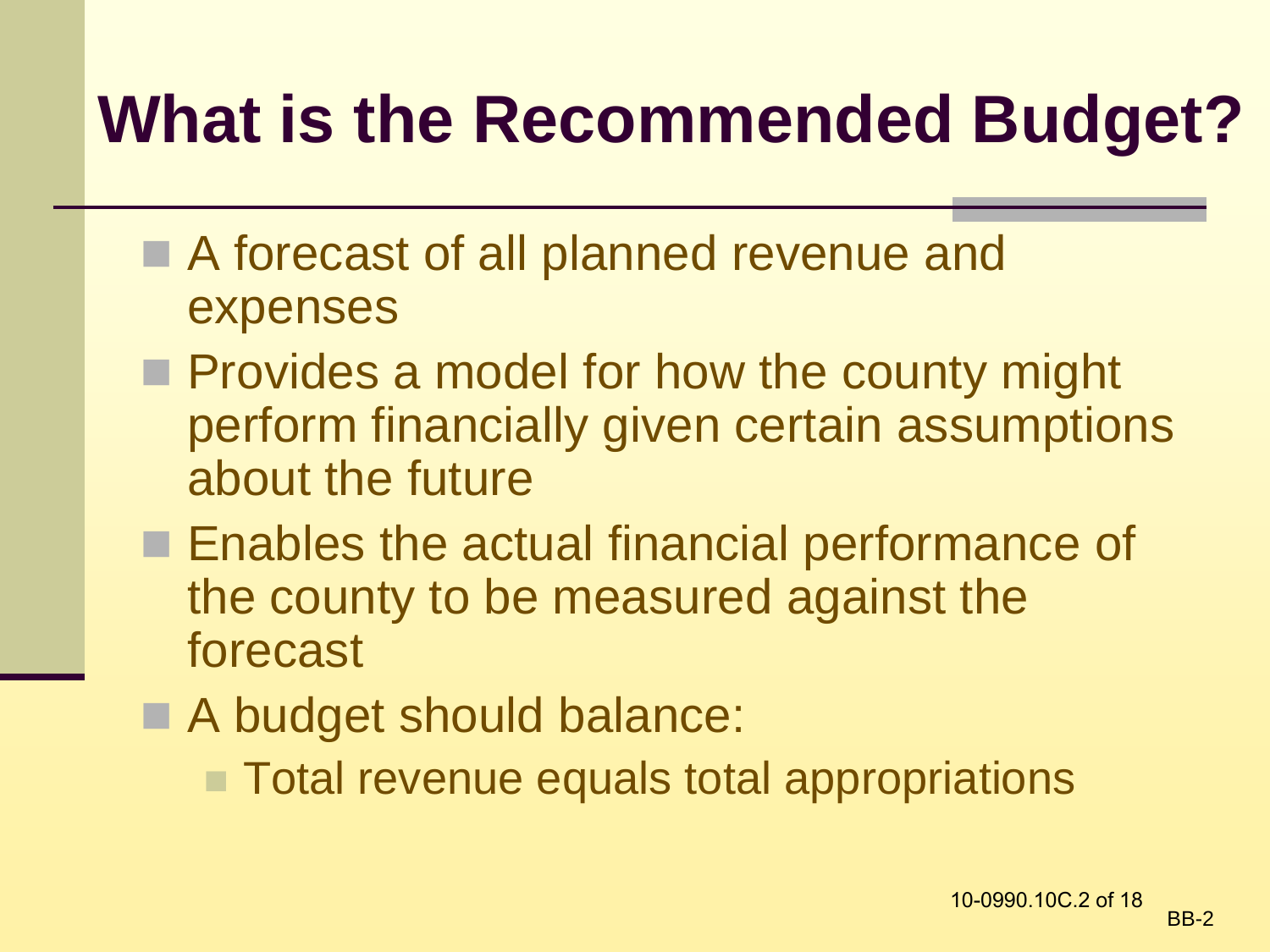## **Is the Recommended Budget balanced?**

#### ■ The Recommended Budget is balanced **Projected Revenue = Projected Appropriations**

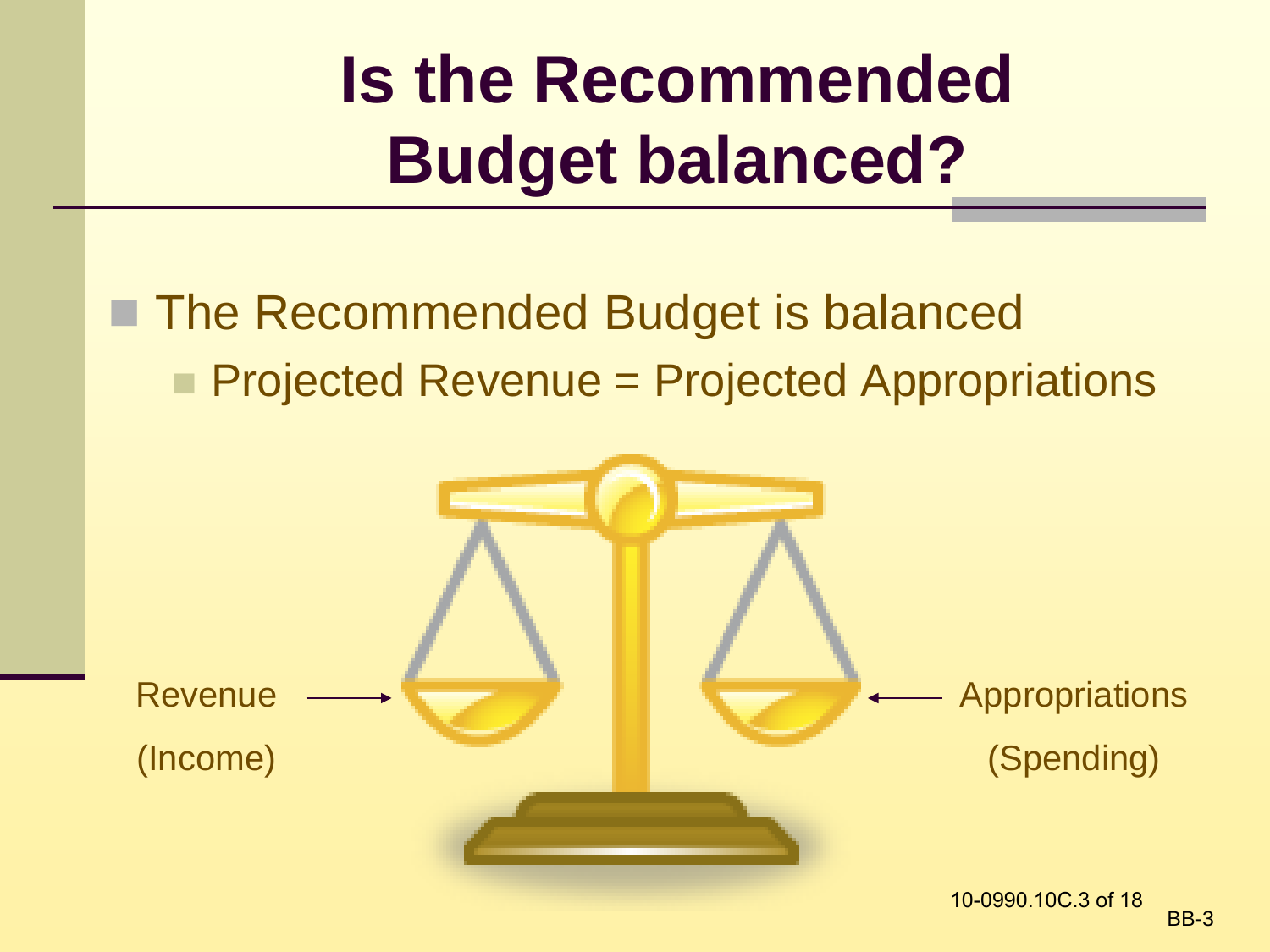## **What assumptions are built into the Recommended Budget?**

- **Property tax revenue: \$51.9 million** ■ 4% decrease from FY 2010-11
- Sales tax revenue: \$6.4 million ■ No growth – Same as FY 2010-11 year end projection
- Vehicle License Fees: \$15.7 million ■4% decrease from FY 2010-11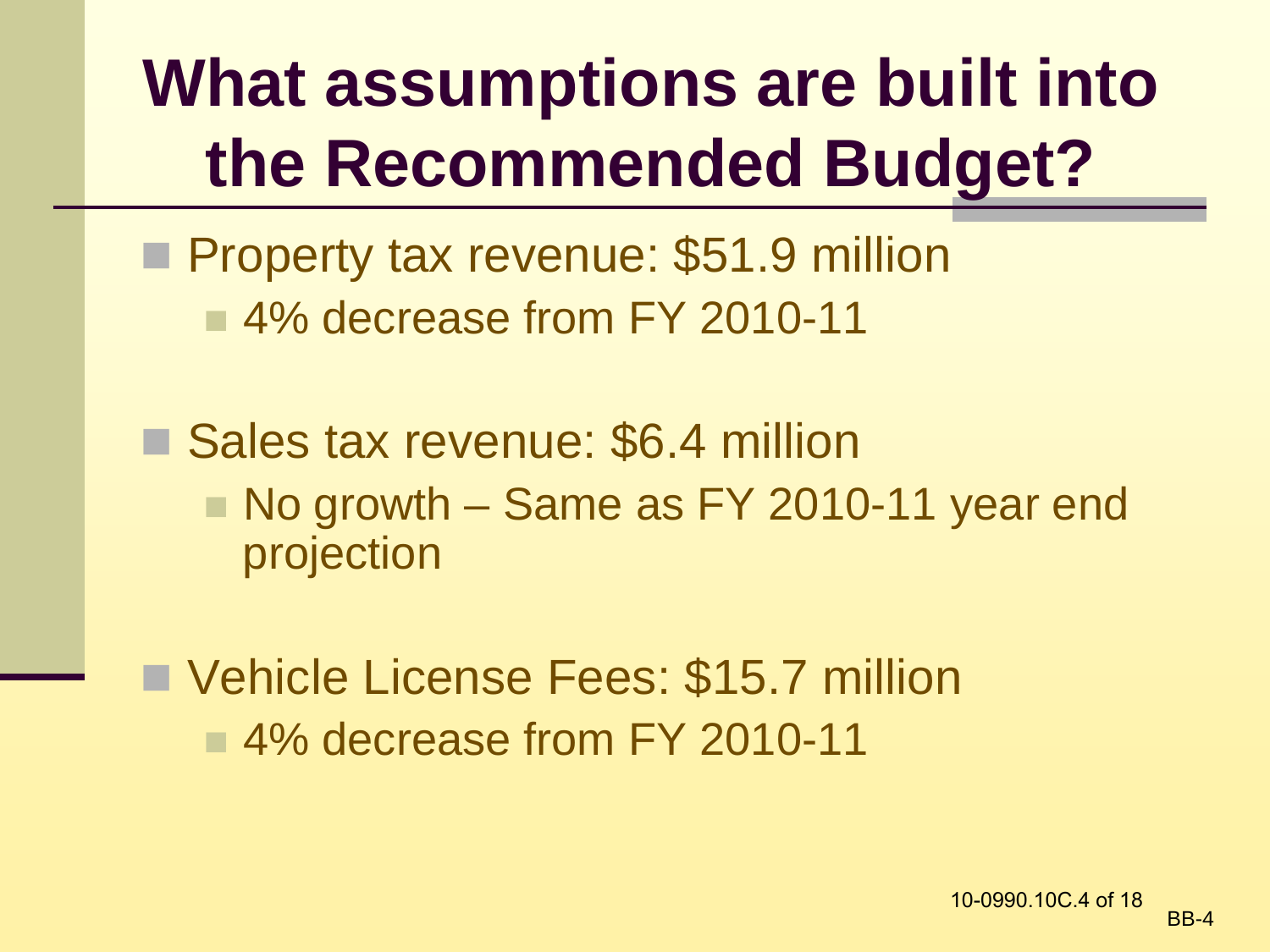#### **How does the Recommended Budget compare to last year's budget?**

■ Total budget decreased by \$27 million (-6%)

General Fund decreased by \$6 million (-3%)

Reduction of 84 FTE's from FY 2010-11  $(-5%)$ 

\* Adjusted for the Proposition 1A securitization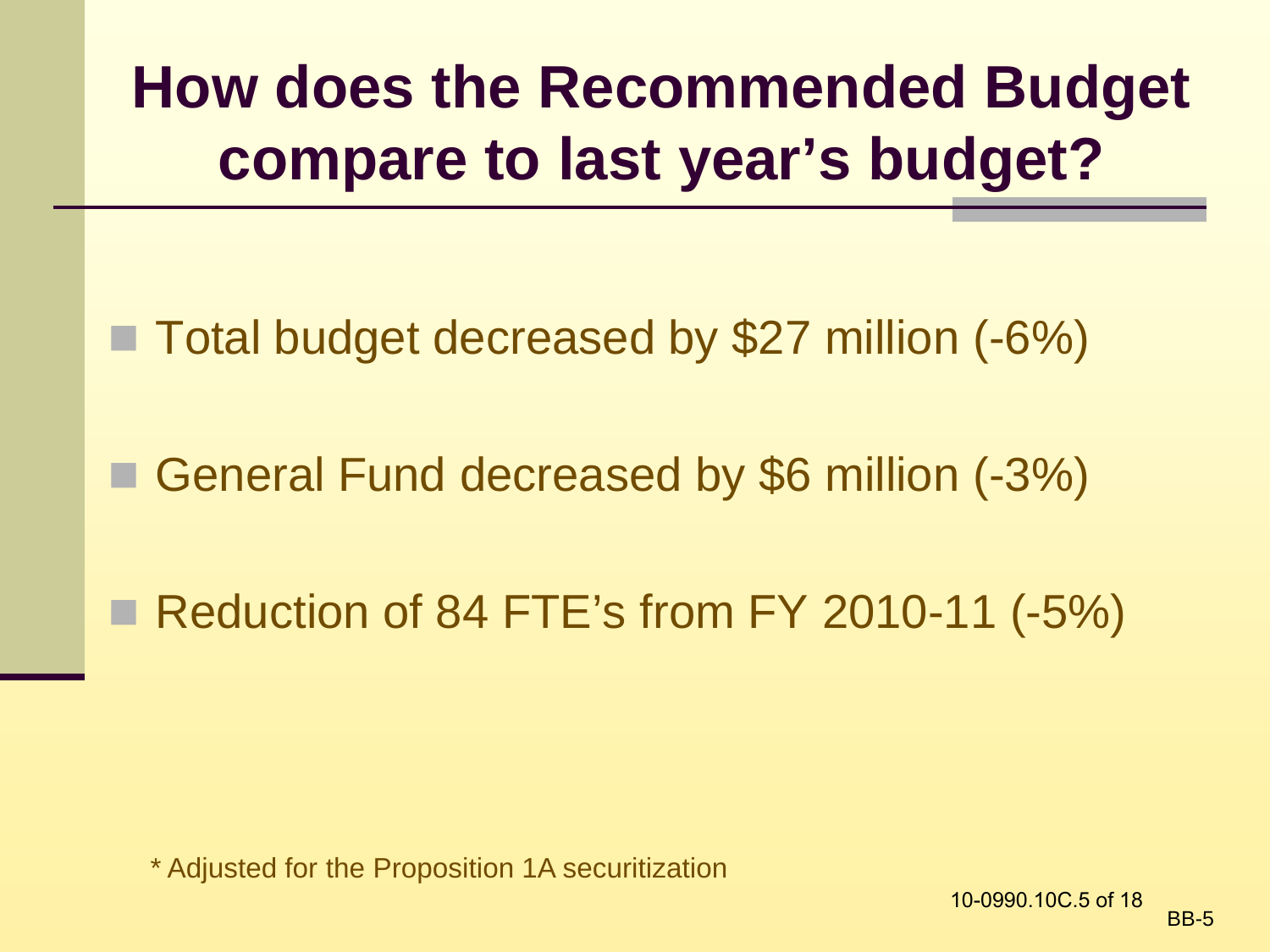#### **How big is the Recommended Budget?**

■ **TOTAL** Recommended Budget = \$387,062,887 General Fund  $= $195, 153, 134$ ■ Non-General Funds = \$191,909,753

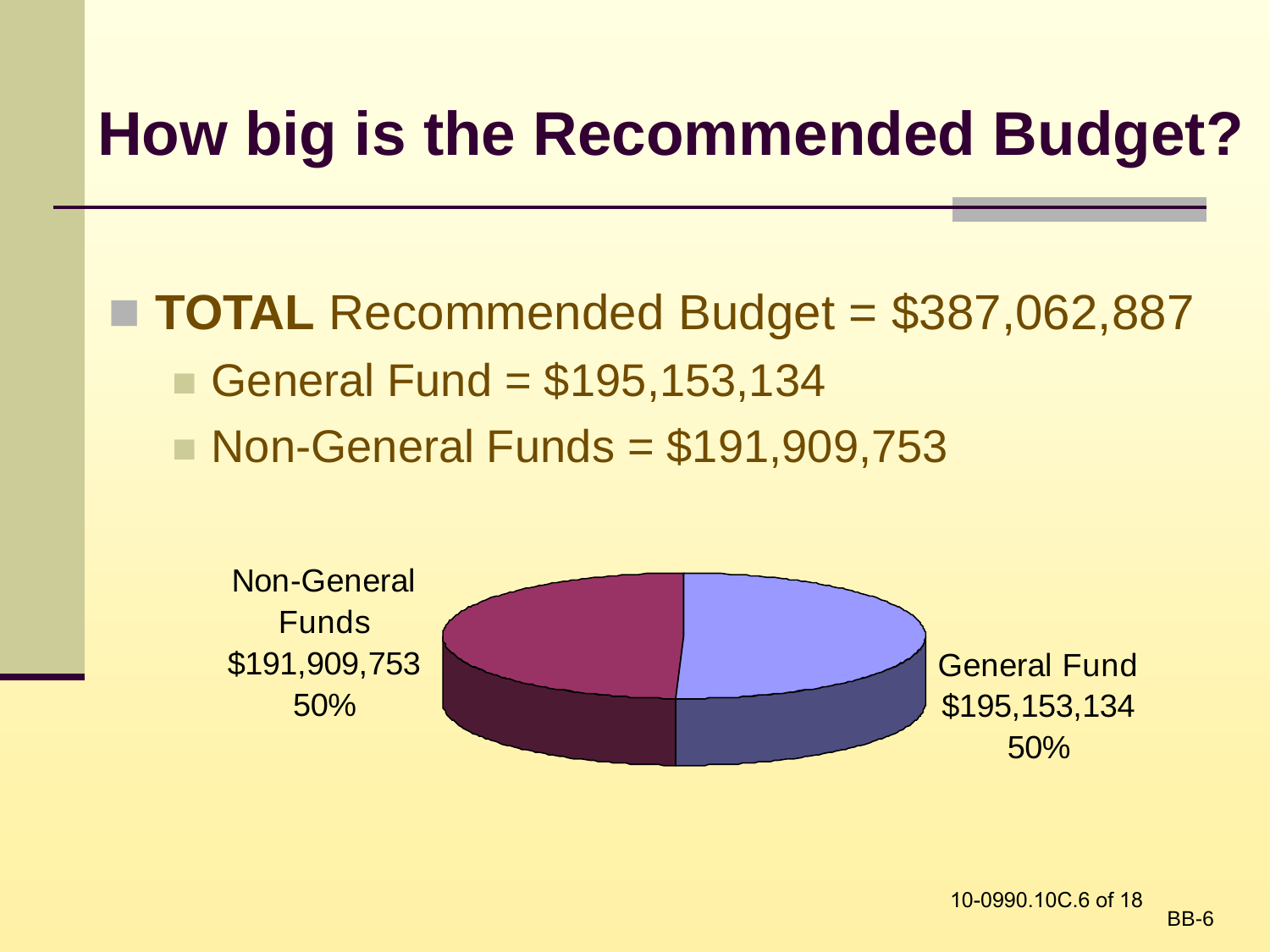#### **What is the General Fund?**

■ The General Fund is the slice of the budget primarily funded with discretionary dollars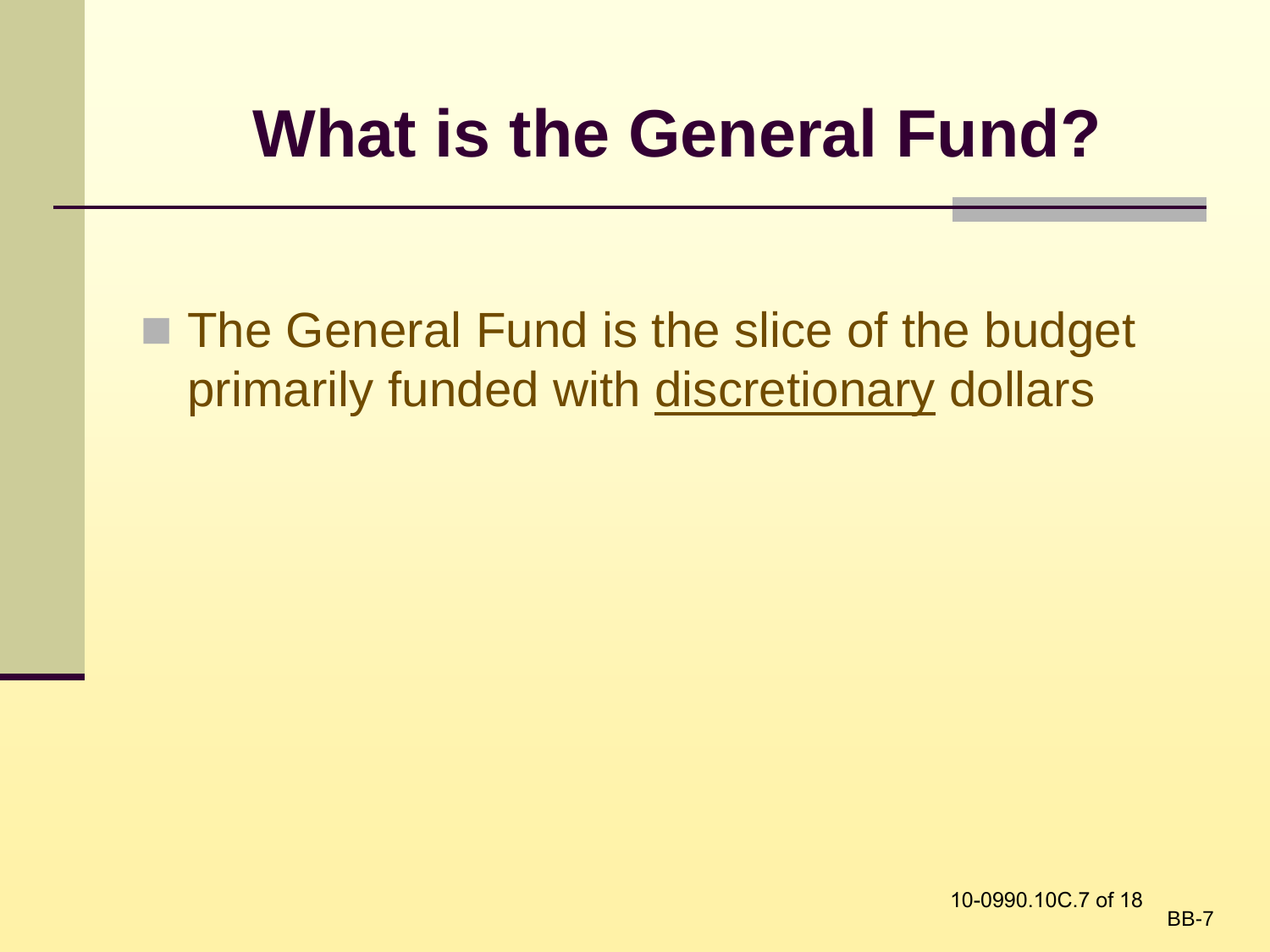### **What are Non-general funds?**

■ Non-General Fund spending is determined by state law or other special conditions

■ **Most** of the County's budget consists of non-General Fund money (50%)

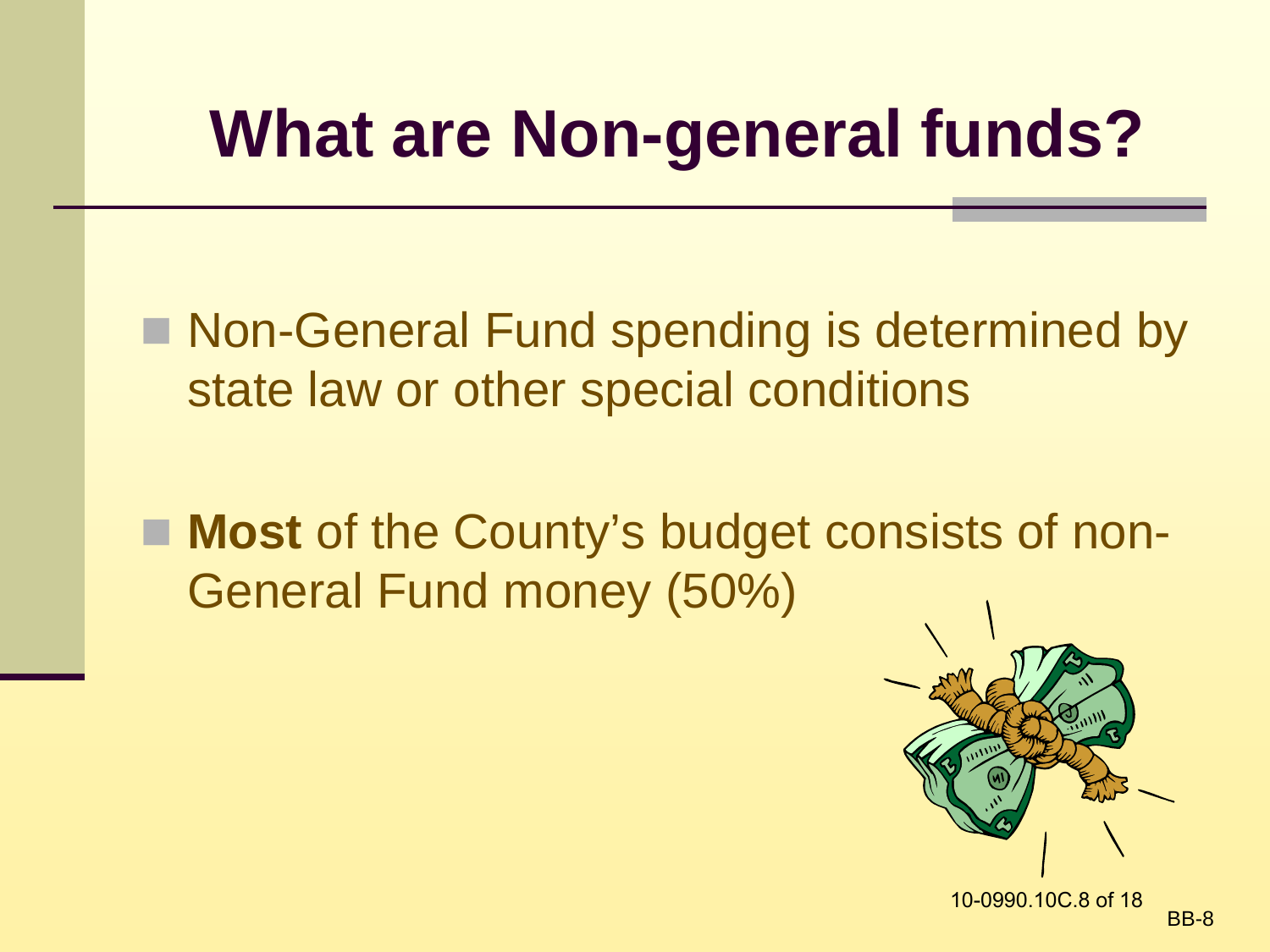#### **Where does all the money come from in the Recommended Budget?**



**(revenue sources across all funds)** BB-9 10-0990.10C.9 of 18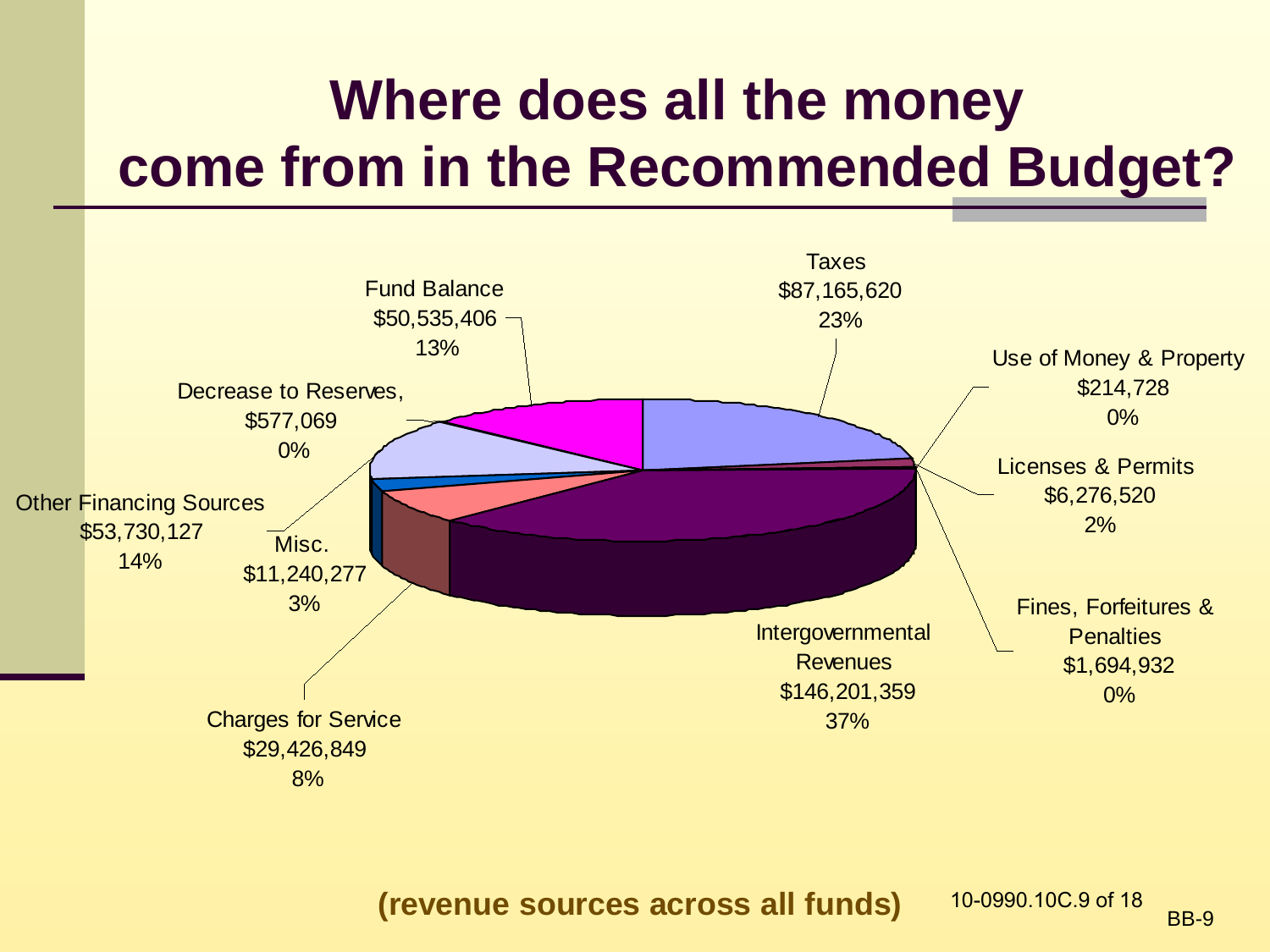#### **What does the Recommended Budget pay for?**



#### **Salaries & Benefits = People = Services to the Public**

BB-10 10-0990.10C.10 of 18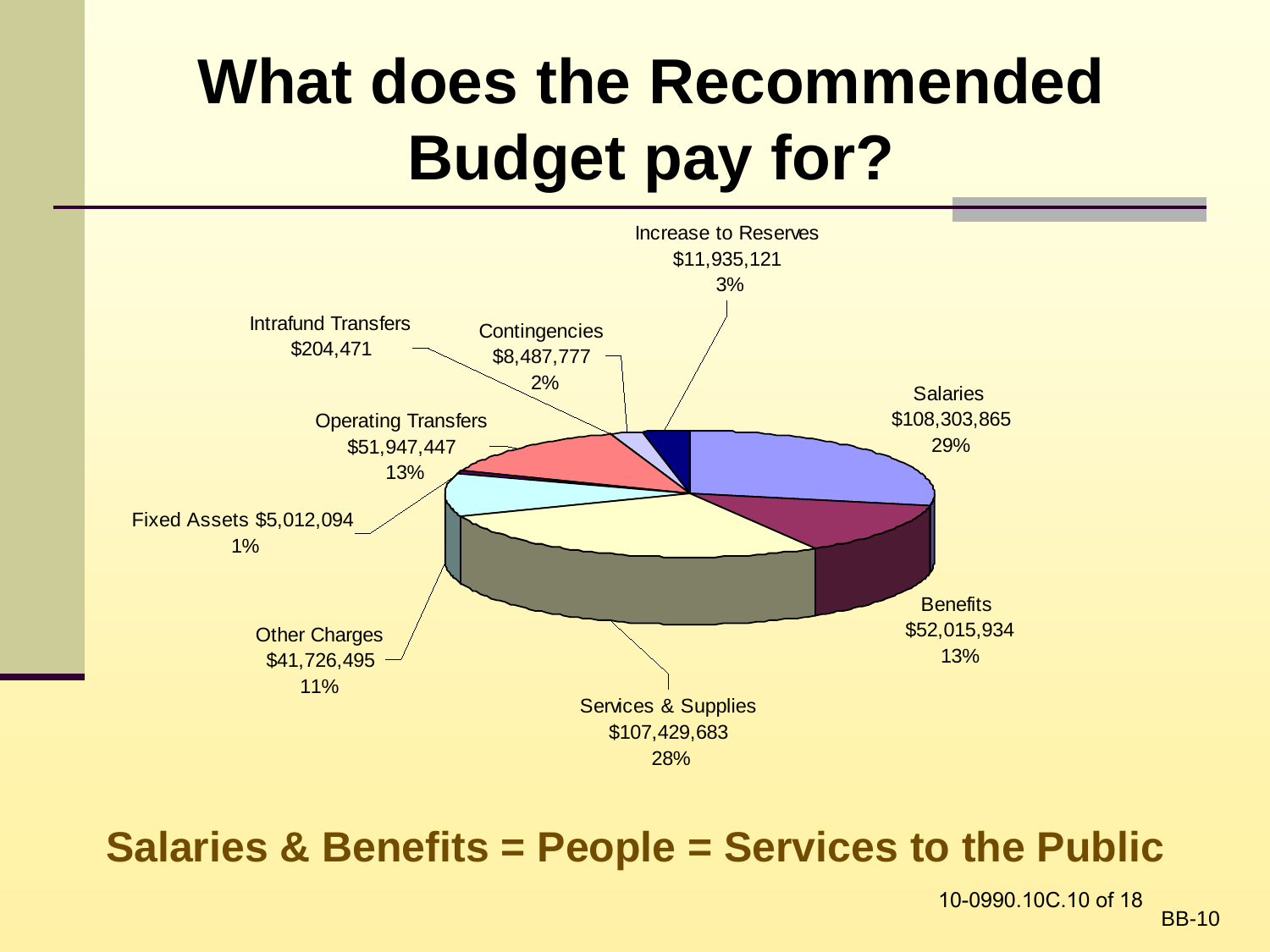## **Where does the** *General Fund* **money come from?**

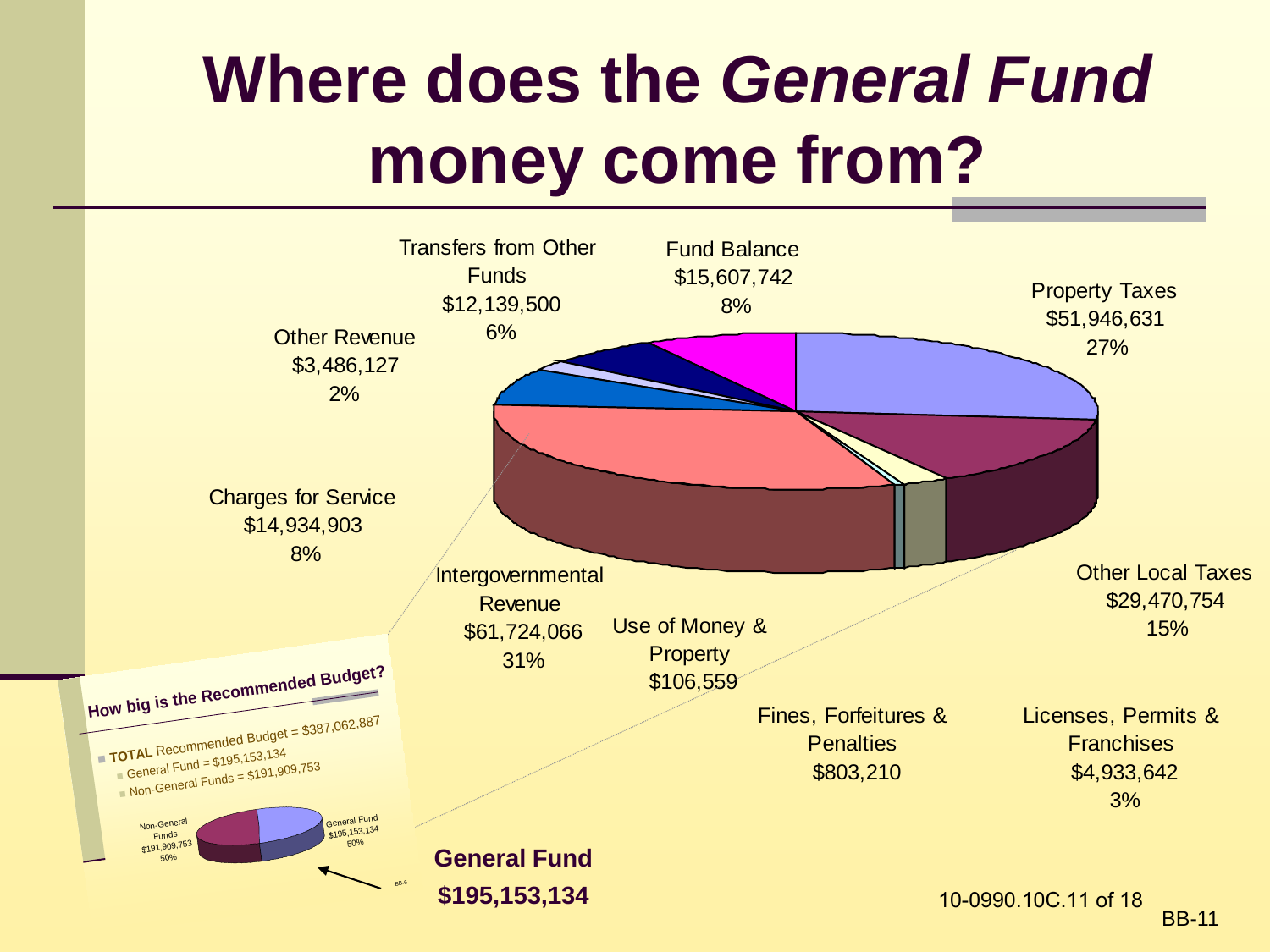#### **What does the General Fund pay for?**



#### **Salaries & Benefits = People = Services to the Public**

10-0990.10C.12 of 18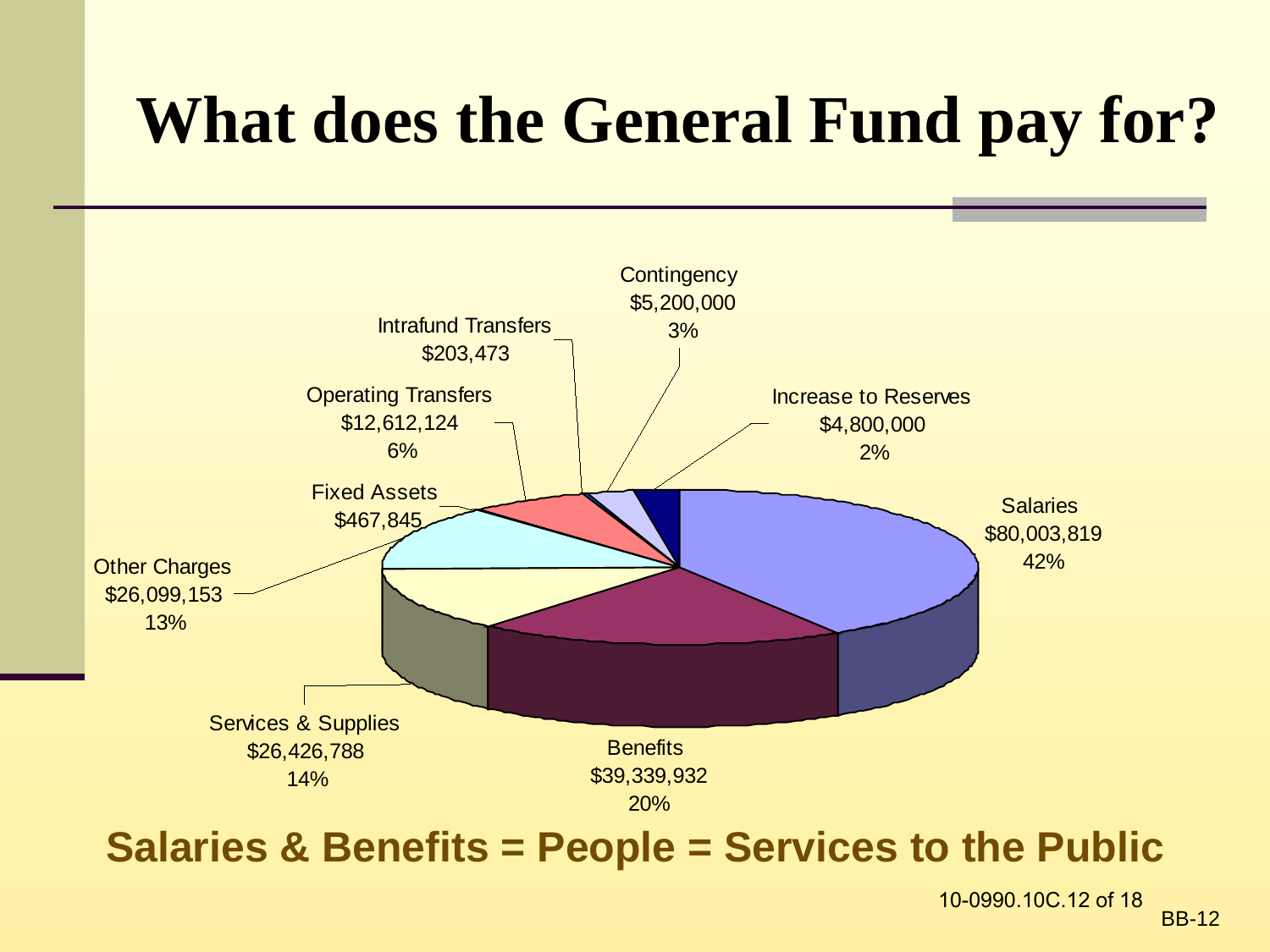#### **How does the General Fund support county programs?**

- Departments get money from different sources **For example: grants, state & federal agencies, and** charges for service
- When that doesn't cover all of the department's costs, the difference is made up with other General Fund discretionary dollars
- These other discretionary dollars are a department's **"Net County Cost"**
- Departments are required to live within their "Net County Cost" to ensure that no additional General Fund support is required 10-0990.10C.13 of 18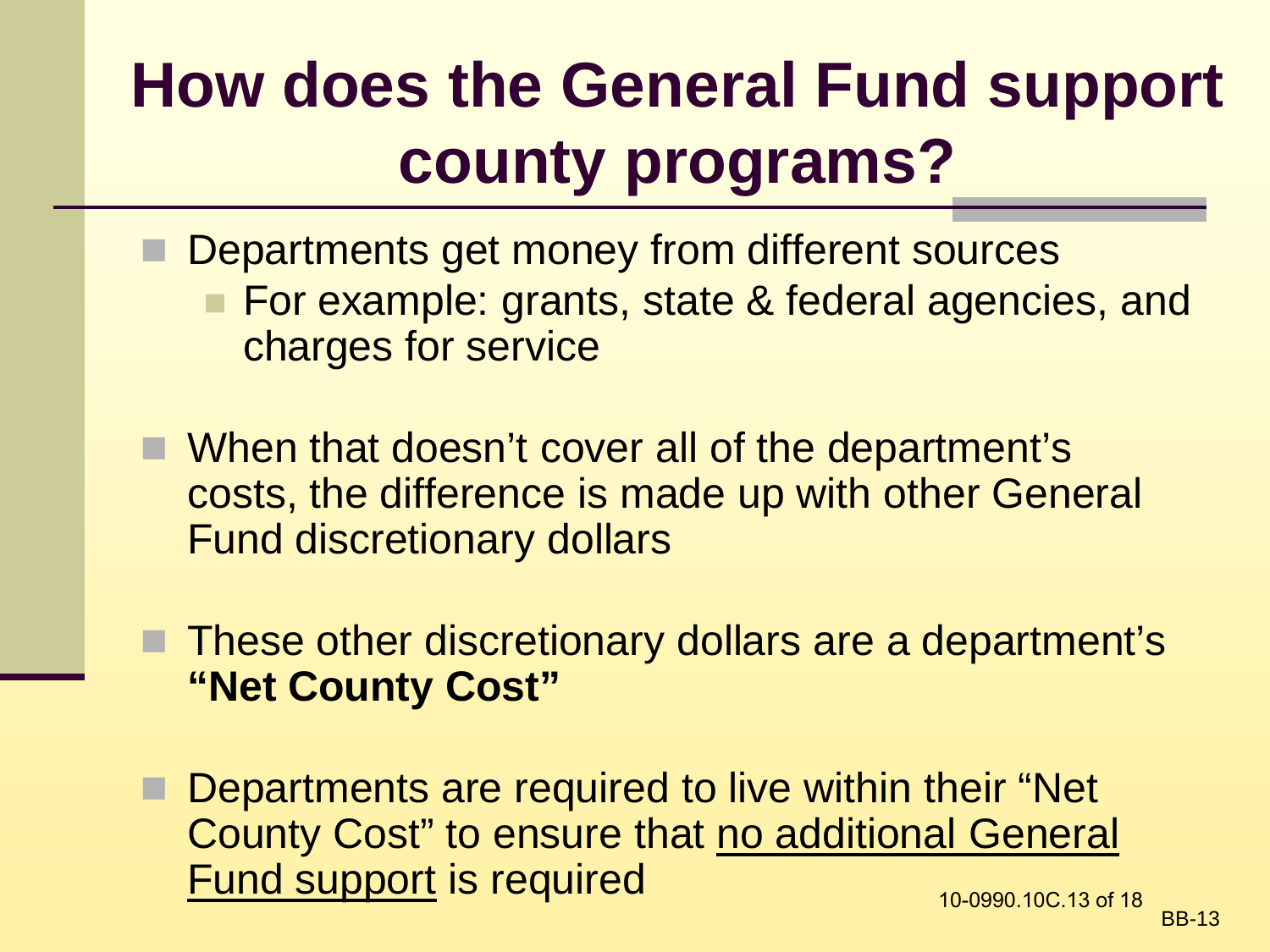#### **Distribution of Net County Cost by Program Area FY 2002-03**

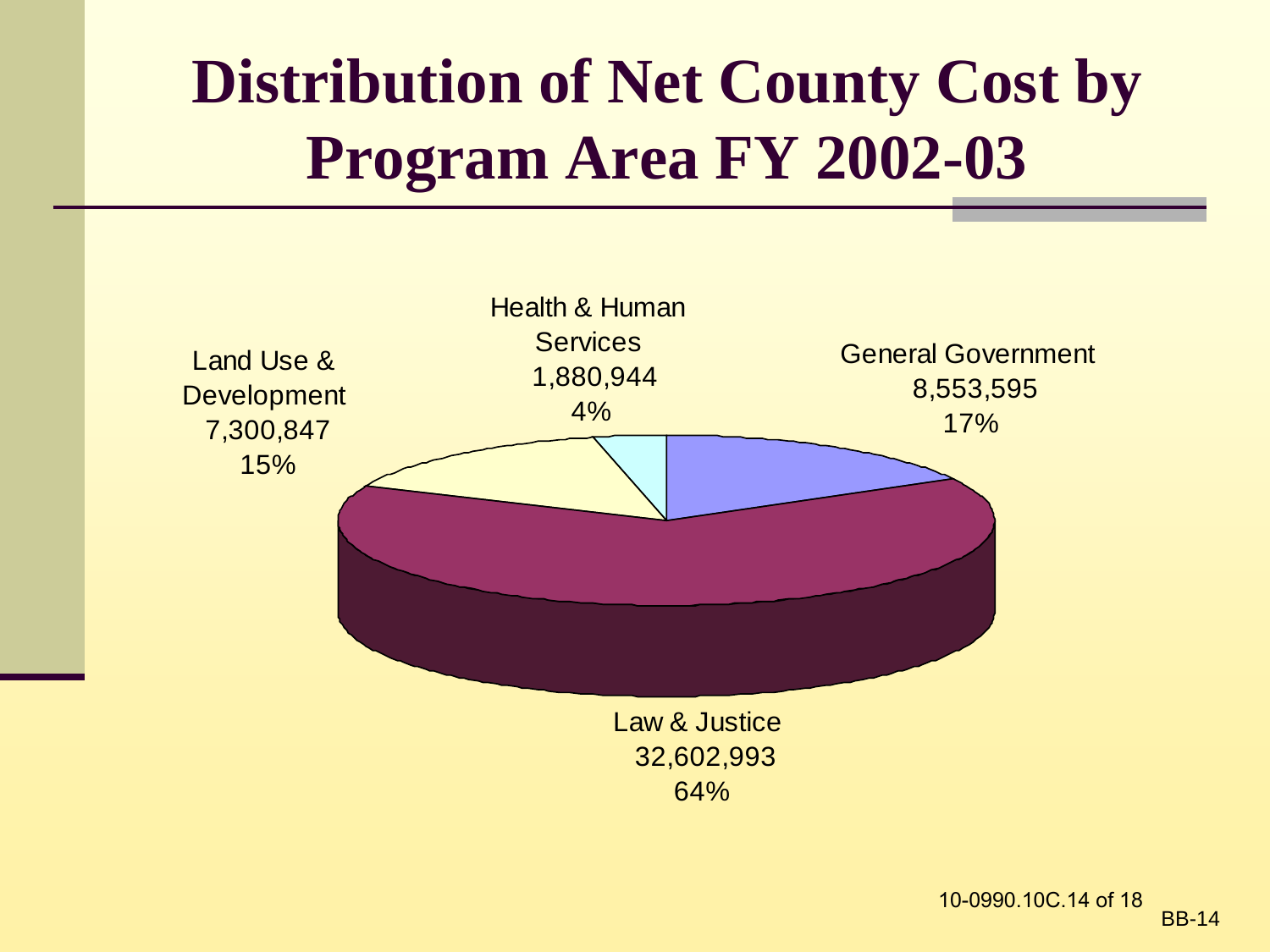#### **Distribution of Net County Cost by Program Area FY 2011-12**

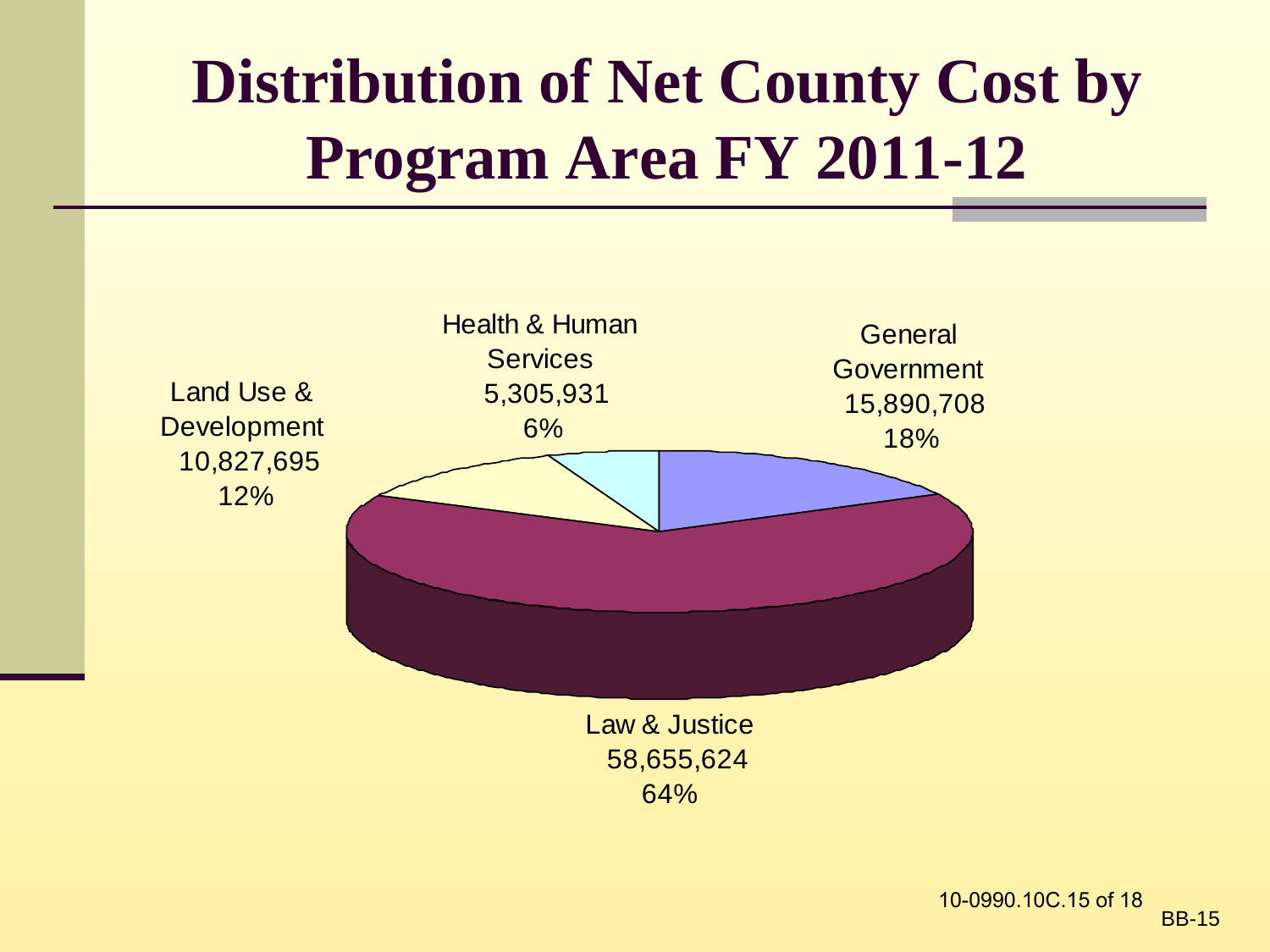#### **Distribution of Net County Cost by Department FY 2011-12**



BB-16 \*<br>Animal Control, Recorder-Clerk, Treasurer/Tax Collector, Court, Human Resources, Promotions, Agriculture, 18<br>Vetarens, Environmental Management, UCCE, Cread, Juny Veterans, Environmental Management, UCCE, Grand Jury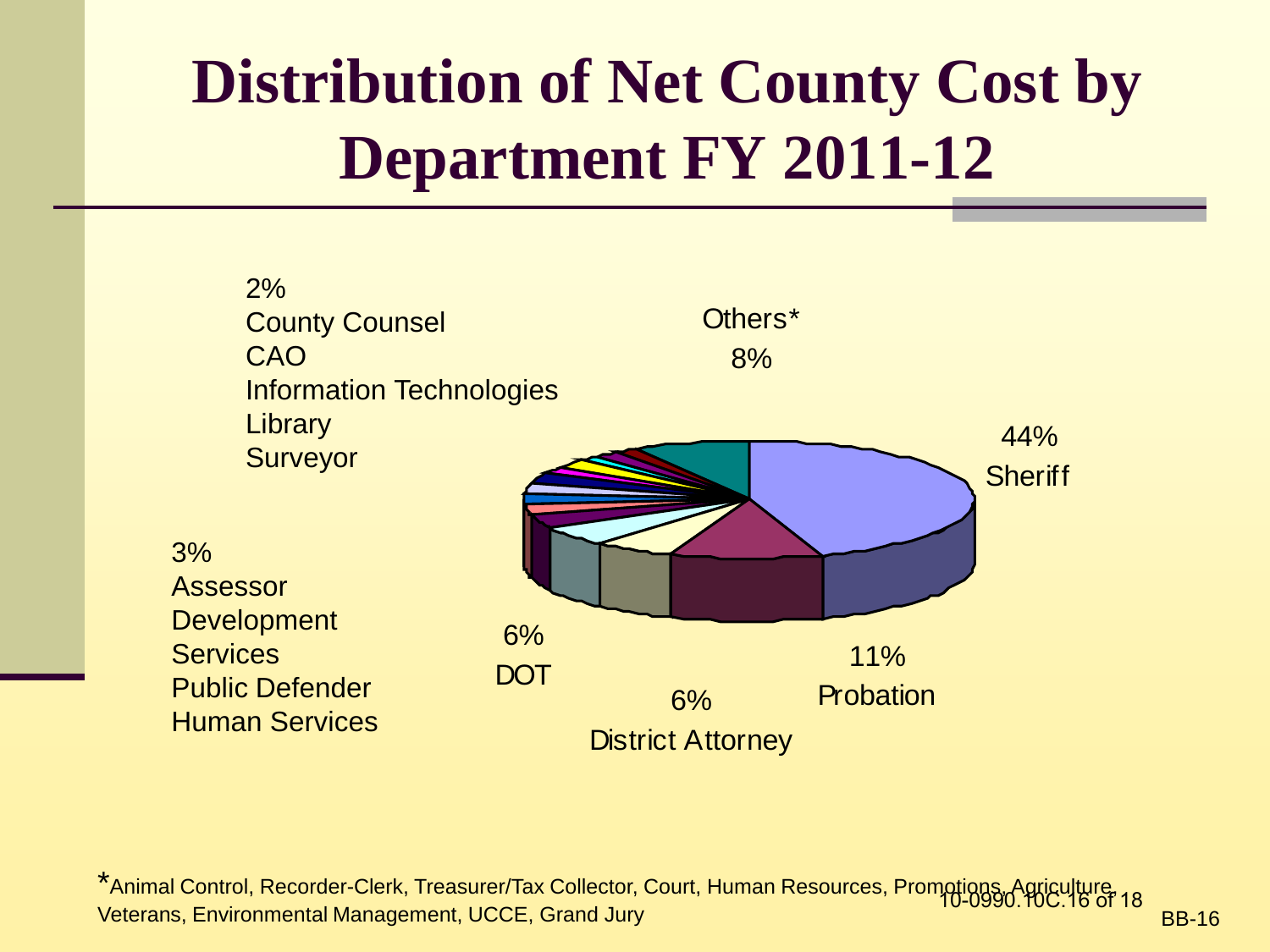## **Does the Recommended Budget contain reserve funds?**

■ 8% set aside for "rainy day" including: \$8.6 million in reserves ■ 5% of adjusted General Fund appropriations ■ \$5.2 million for contingency ■ 3% of adjusted General Fund appropriations

 \$6.6 million set aside as designation for Capital Projects